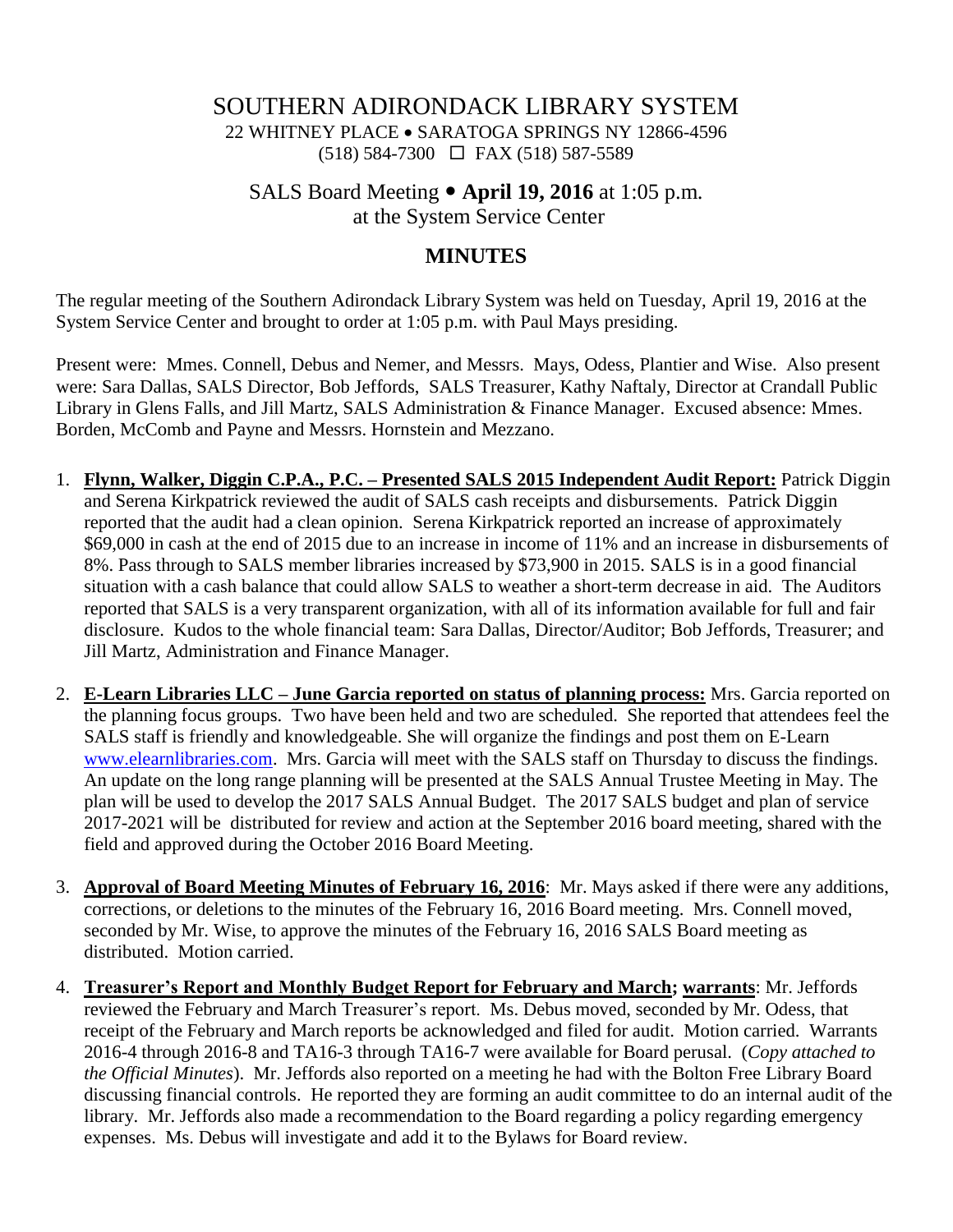# 5. **Director's Report** (*in addition to the written report sent out with the Board Meeting packets*):

- A. *Joint Automation Report*: There will be a budget amendment later in the meeting.
- B. *Other*: Mrs. Dallas reported on the electrical outage problem at SALS and commended the staff for their sense of humor during the ordeal.

Ms. Nemer moved, seconded by Ms. Connell to accept the Director's report. Motion carried.

### 6. **Committee Reports**:

- A. *Audit & Finance*: Mr. Wise discussed the Finance Committee will need to meet over the summer to prepare the 2017 Budget. It will be presented as a draft at the September meeting and voted on at the October meeting.
- B. *Building*: Mr. Mays reported working with the Sage engineer so they could prepare for future replacement of equipment and building repairs. It was also discussed that as long as there is money in the budget line it is not necessary to get Board approval for expenses.
- C. *Bylaws Committee*: Ms. Debus will update and present to the Board regarding emergency expenses.
- D. *Central Library Aid and Services*: No report.
- E. *County Aid Coordinators*: No report.
- F. *Library Services:* Ms. Debus reported there were nine applicants for the Library Program of the Year. It was a difficult decision, as all applications were strong and demonstrated good programs are being held in the member libraries. Ms. Debus, for the Library Services Committee, moved that Crandall Public Library's – "Crandall Cares/It's Cold Out There" and Clifton Park-Halfmoon Public Library's – "Tuesday Bridges," are the two Library Program of the Year Award winners. Motion carried. It was suggested in the future the Board may wish to be more flexible with the number of awards it offers.
- G. *Personnel*: Mr. Mays made the recommendation for the Personnel Committee to award the Library Trustee of the Year awards to: Ken Bollerud – Saratoga Springs Public Library and Tom Saginaw – Town of Ballston Community Library. Motion carried. Mr. Wise reported the Personnel Committee met in March and looked at ways to evaluate the Director. The committee will meet again during the summer.
- H. *Trustee Nominating:* No report.

#### 7. **Unfinished Business:**

A. SALS Trustee attendance at LTA – approximately five member library trustees have signed up to attend.

#### 8. **New Business:**

- A. Mr. Odess moved, seconded by Ms. Nemer to offer one \$500 and two \$250 Continuing Education Scholarships for prizes at the Annual meeting. Motion carried.
- B. Mr. Wise moved, seconded by Ms. Debus that SALS continue to subsidize one Trustee from each member library to attend the Annual meeting. Motion carried.
- C. Ms. Nemer moved, seconded by Ms. Connell that the conference attendance for Laurie Buckley, Jennifer Ferriss and Sara Dallas in the Director's report be approved. Motion carried.
- D. Mr. Wise, for the Finance committee, recommended an increase to the 2016 JA budget for software in the amount of \$16,050. Motion carried.
- E. Mr. Wise, for the Finance committee, recommended a transfer of \$21,000 from the Capital fund to the General fund for building maintenance. Motion carried.
- F. Mr. Odess moved, seconded by Ms. Debus that SALS make a donation to the NYLA Legal Defense Fund as requested in the Director's report, motion was amended to \$1,600. Motion carried.

### 9. **Director's Council Report**: No report.

#### 10. **Announcements**: